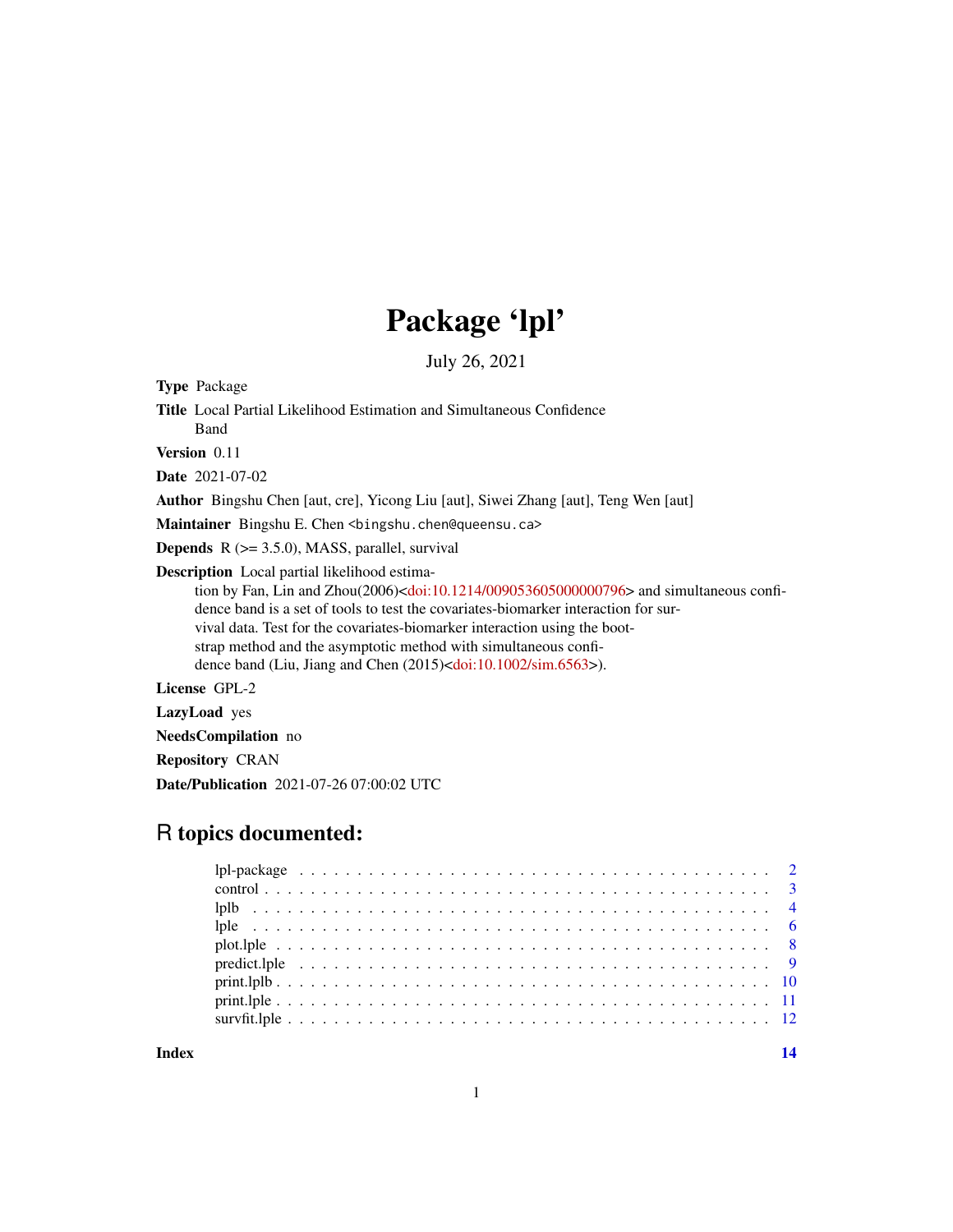<span id="page-1-0"></span>

#### Description

This package fits a multivariable local partial likelihood model for covariate-biomarker interaction with survival data.

#### Details

"lpl" is a R package for multivariate covariate-biomarker interaction uisng local partial likelihood method.

Please use the following steps to install 'lpl' package:

1. First, you need to install the 'devtools' package. You can skip this step if you have 'devtools' installed in your R. Invoke R and then type

install.packages("devtools")

2. Load the devtools package.

library(devtools)

3. Install "lpl" package with R commond

install\_github("statapps/lpl")

"lpl" uses local partial likelihood to etimate covariate-biomarker interactions and bootstrap method to test the significance of the interactions.

#### Author(s)

Siwei Zhang and Bingshu E. Chen

Maintainer: Bingshu E. Chen <bingshu.chen@queensu.ca>

#### References

1. Fan, J., Lin, H., Zhou, Y. (2006). Local partial-likelihood estimation for lifetime data. The Annals of Statistics. 34, 290-325.

2. Liu, Y., Jiang, W. and Chen, B. E. (2015). Testing for treatment-biomarker interaction based on local partial-likelihood. Statistics in Medicine. 34, 3516-3530.

3. Zhang, S., Jiang, W. and Chen, B. E. (2016). Estimate and test of multivariate covariates and biomarker interactions for survival data based on local partial likelihood. Manuscript in preparation.

#### See Also

coxph, survival

#### Examples

# fit = lpl(y~trt+age+biomarker)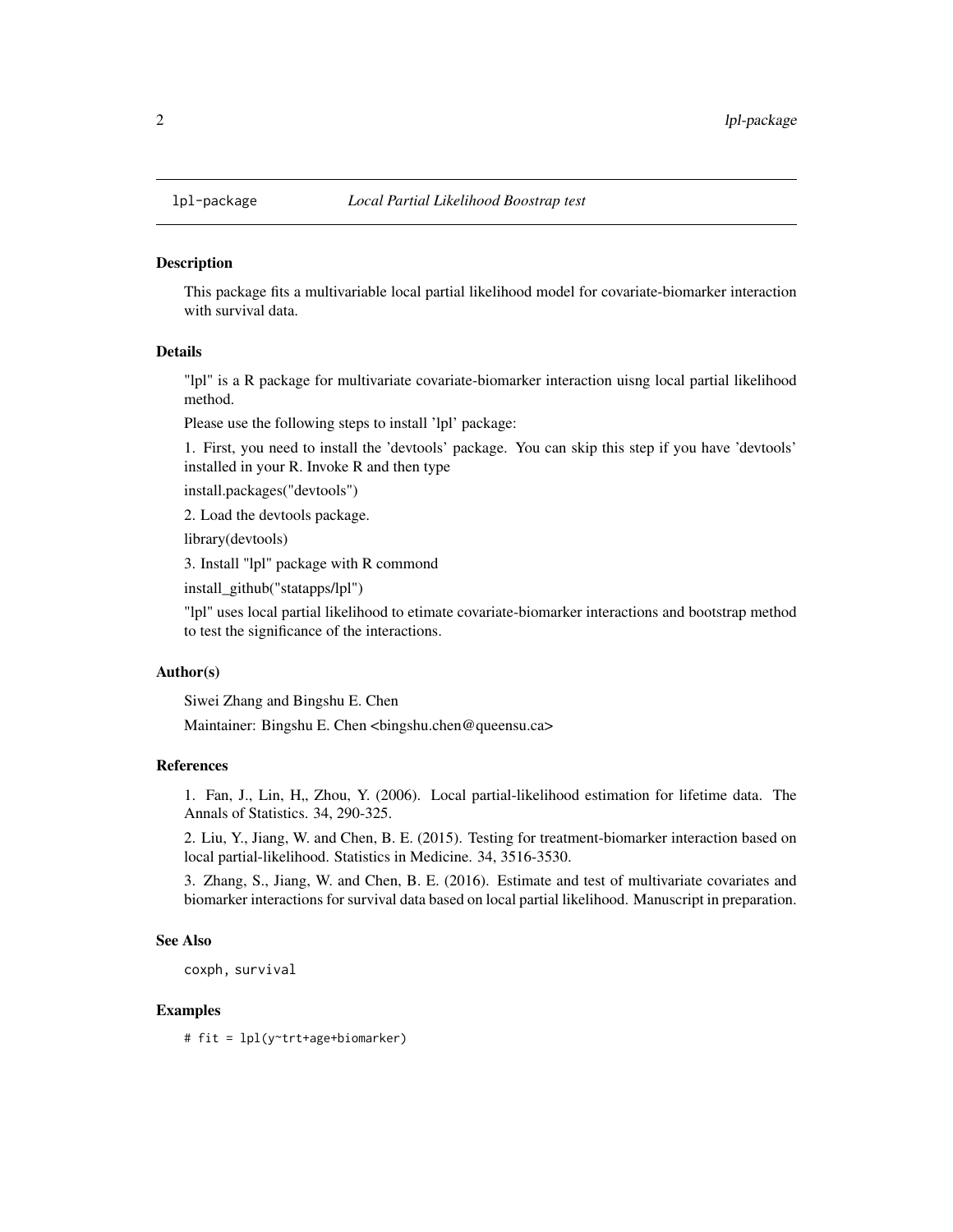<span id="page-2-0"></span>

#### <span id="page-2-1"></span>Description

Auxiliary function for [lple](#page-5-1) fitting. Typically only used internally by 'lpl', but may be used to construct a control argument to either function.

#### Usage

# lpl.control(h, kernel = 'gaussian', B, w0, p1, pctl)

#### Arguments

| h      | bandwidth of kernel function. The default value is $h = 0.2$                                                                                                     |
|--------|------------------------------------------------------------------------------------------------------------------------------------------------------------------|
| kernel | kernel funtion types, including "gaussian", "epanechnikov", "rectangular", "tri-<br>angular", "biweight", "cosine", "optcosine". The default value is 'gaussian' |
| B      | number of bootstrap times. The default value is 200                                                                                                              |
| w0     | the estimated points in the interval of $(0,1)$ , select arbitrarily. The default value<br>is seq $(0.05, 0.95, 0.025)$                                          |
| p1     | the number of dependend variables that make interactions with the biomarker w.<br>The default value is 1                                                         |
| pctl   | the estimated points that want to be shown in the output. The default value is<br>seq(0.2, 0.8, 0.1)                                                             |

#### Details

Control is used in model fitting of lpl.

#### Value

This function checks the internal consisitency and returns a list of value as inputed to control model fit of lpl.

#### Author(s)

Siwei Zhang and Bingshu E. Chen

#### See Also

[lplb](#page-3-1), [lple](#page-5-1)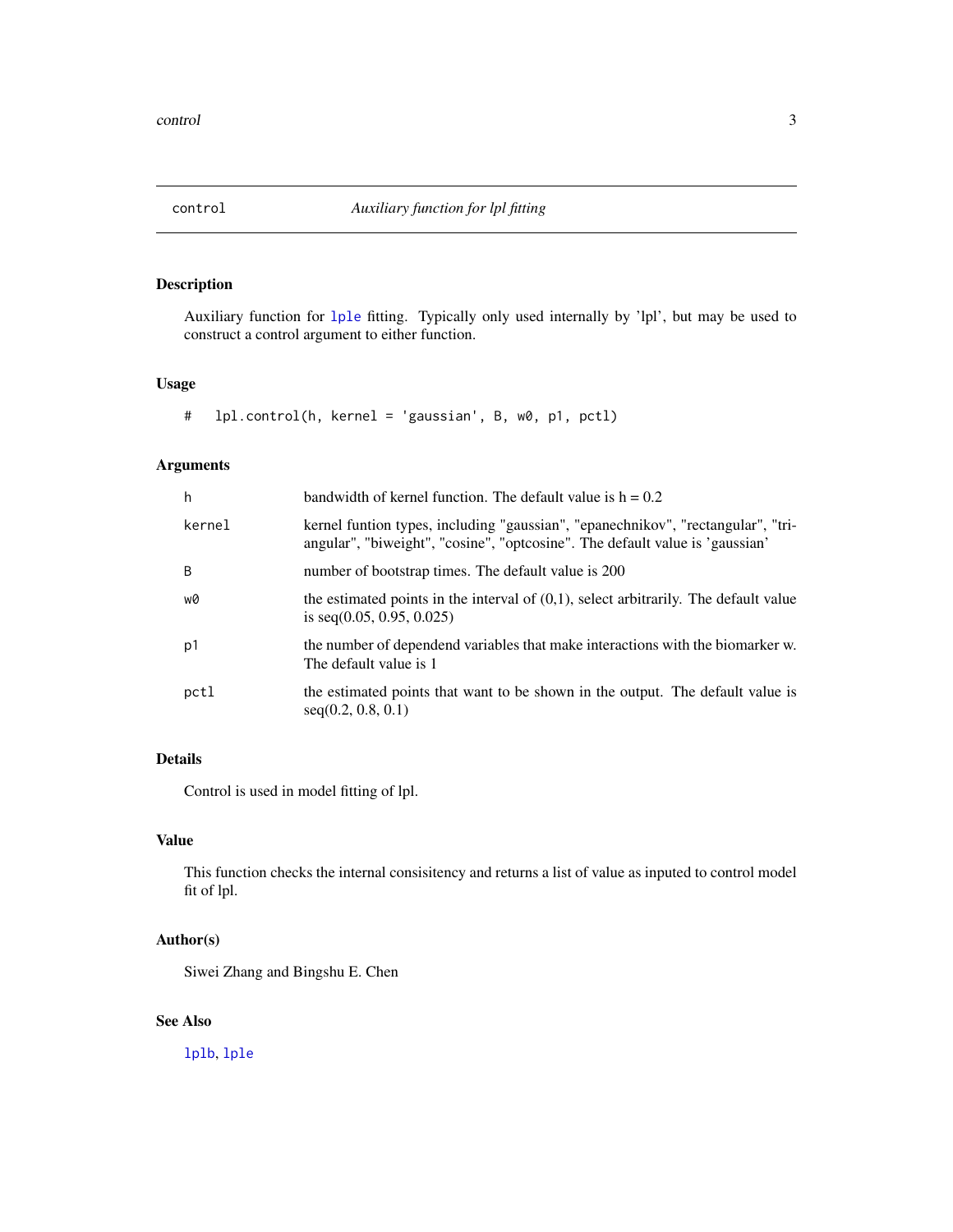#### <span id="page-3-0"></span>Examples

```
## The default control values are: h = 0.2, kernel = 'gaussian', B = 200,
## w0 = seq(0.05, 0.95, 0.025), p1 = 1, pctl = seq(0.2, 0.8, 0.1)
##
## To fit the lpl model with some control variables changed,
w0=seq(0.05, 0.95, by=0.05)
ctl = lp1.contrib(w0=w0, h=0.3, p1=2, B=100)## then fit the lple model
```
<span id="page-3-1"></span>

| lplb | Local partial likelihood bootstrap (LPLB) method to fit biomarker |  |  |  |
|------|-------------------------------------------------------------------|--|--|--|
|      | Models                                                            |  |  |  |

#### Description

{lplb} is a R package for local partial likelihood estimation (LPLE) (Fan et al., 2006) of the coefficients of covariates with interactions of the biomarker W, and hypothesis test of whether the relationships between covariates and W are significant, by using bootstrap method.

#### Usage

```
## Default S3 method:
lplb(x, y, control, ...)## S3 method for class 'formula'
lplb(formula, data=list(...), control = list(...), ...)# use
# lplb(y ~ X1+X2+...+Xp+w, data=data, control)
#
# to fit a model with interactions between biomarker (w) with the first p1
# terms of dependent variables.
# p1 is included in 'control'. p1<p. See 'lplb.control' for details
#
# use
# lplb(x, y, control)
#
# to fit a model without the formula
#
# Biomarker w should be the 'LAST' dependend variable
```
#### Arguments

formula an object of class "formula"(or one that can be coerced to that class): a symbolic description of the model to be fitted. The details of model specification are given under 'Details'.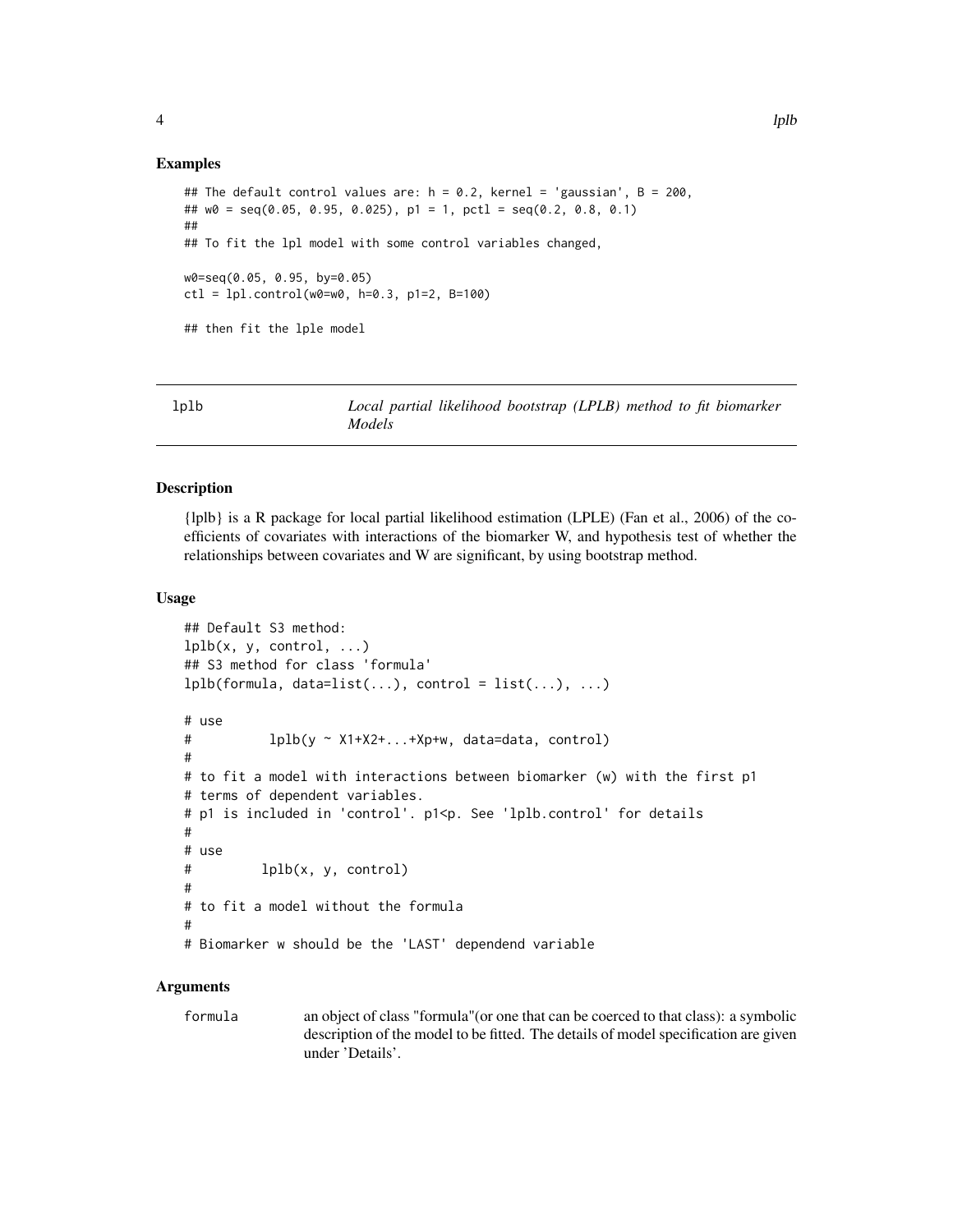<span id="page-4-0"></span>

| data     | an optional data frame, list or environment (or object coercible by 'as.data.frame'<br>to a data frame) containing the variables in the model. If not found in data, the<br>variables are taken from environment (formula). |
|----------|-----------------------------------------------------------------------------------------------------------------------------------------------------------------------------------------------------------------------------|
| x, y     | For 'lplb.default', x is a design matrix of dimension $n * (p+1)$ and y is a vector<br>of observations of length n for a "Surv" object for "coxph".                                                                         |
| control  | a list of parameters for controlling the fitting process. See 'lplb.control' for<br>details                                                                                                                                 |
| $\ddots$ | additional arguments to be passed to the low level regression fitting functions<br>(see below).                                                                                                                             |

#### Details

Here 'w' is a Biomarker variable. This variable is required and shall be the last dependent variable in the formula.

'x.cdf' is a function that maps biomarker values to interval (0, 1) using its empirical cumulative distribution function.

#### Value

lplb returns an object of class inheriting from "lplb" which inherits from the class 'coxph'. See later in this section.

The function "print" (i.e., "print.lplb") can be used to obtain or print a summary of the results.

An object of class "lplb" is a list containing at least the following components:

| beta_w | a matrix of $m * p1$ , the estimated coefficients at each of the m estimated points,<br>for the first p1 dependent variables with interactions of the biomarker w |
|--------|-------------------------------------------------------------------------------------------------------------------------------------------------------------------|
| 01     | the test statistic of the data                                                                                                                                    |
| mTstar | a vector of the test statistics from B times' bootstrap                                                                                                           |
| pvalue | the p-value of the hypothesis that beta_w is a constant                                                                                                           |

#### Note

This package was build on code developed by Yicong Liu for simple treatment-biomaker interaction model.

#### Author(s)

Siwei Zhang and Bingshu E. Chen (bingshu.chen@queensu.ca)

#### References

Zhang, S., Jiang, W. and Chen, B. E. (2016). Estimate and test of multivariate covariates and biomarker interactions for survival data based on local partial likelihood. Manuscript in preparation.

#### See Also

[coxph](#page-0-0), [lpl.control](#page-2-1) [print.lple](#page-10-1) [plot.lple](#page-7-1)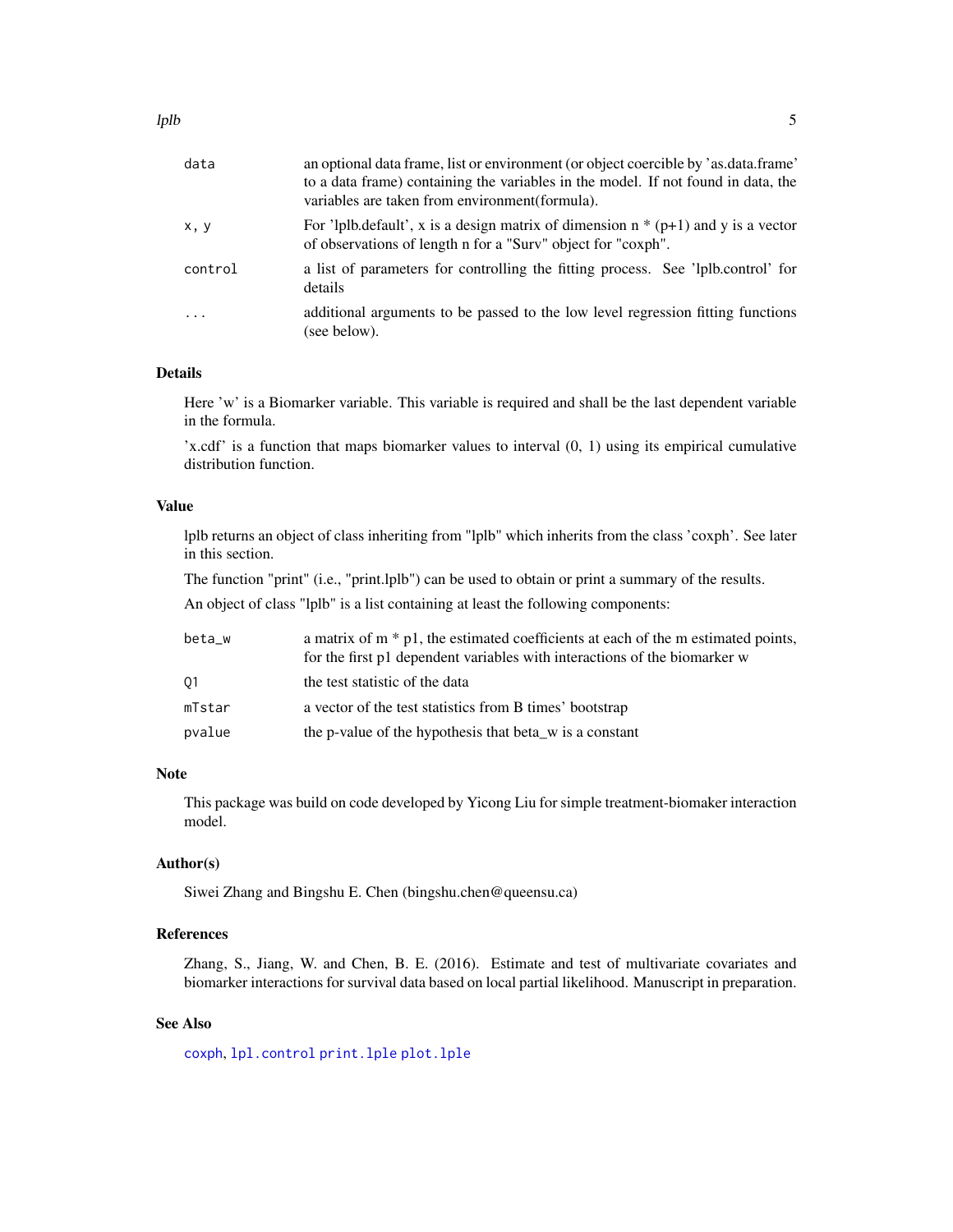#### Examples

```
dat = lplDemoData(50)
fit = lplb(Surv(time, status)~z1 + z2 + w, data = dat, B = 3, p1 = 2)
print(fit)
```
<span id="page-5-1"></span>

| ۰. | $\sim$ |
|----|--------|

Local partial likelihood estimate (LPLE) method to fit biomarker Mod*els*

#### Description

{lple} is a R package for local partial likelihood estimation (LPLE) (Fan et al., 2006) of the coefficients of covariates with interactions of the biomarker W, and hypothesis test of whether the relationships between covariates and W are significant, by using bootstrap method.

#### Usage

```
## Default S3 method:
lple(x, y, control, ...)## S3 method for class 'formula'
lple(formula, data=list(...), control = list(...), ...)# use
# lple(y ~ X1+X2+...+Xp+w, data=data, control)
#
# to fit a model with interactions between biomarker (w) with the first p1
# terms of dependent variables.
# p1 is included in 'control'. p1<p. See 'lplb.control' for details
#
# use
# lple(x, y, control)
#
# to fit a model without the formula
#
# Biomarker w should be the 'LAST' dependend variable
```
#### Arguments

| formula | an object of class "formula" (or one that can be coerced to that class): a symbolic<br>description of the model to be fitted. The details of model specification are given<br>under 'Details'.                              |
|---------|-----------------------------------------------------------------------------------------------------------------------------------------------------------------------------------------------------------------------------|
| data    | an optional data frame, list or environment (or object coercible by 'as data frame'<br>to a data frame) containing the variables in the model. If not found in data, the<br>variables are taken from environment (formula). |
| x, y    | For 'lple.default', x is a design matrix of dimension $n * (p+1)$ and y is a vector<br>of observations of length n for a "Surv" object for "coxph".                                                                         |

<span id="page-5-0"></span>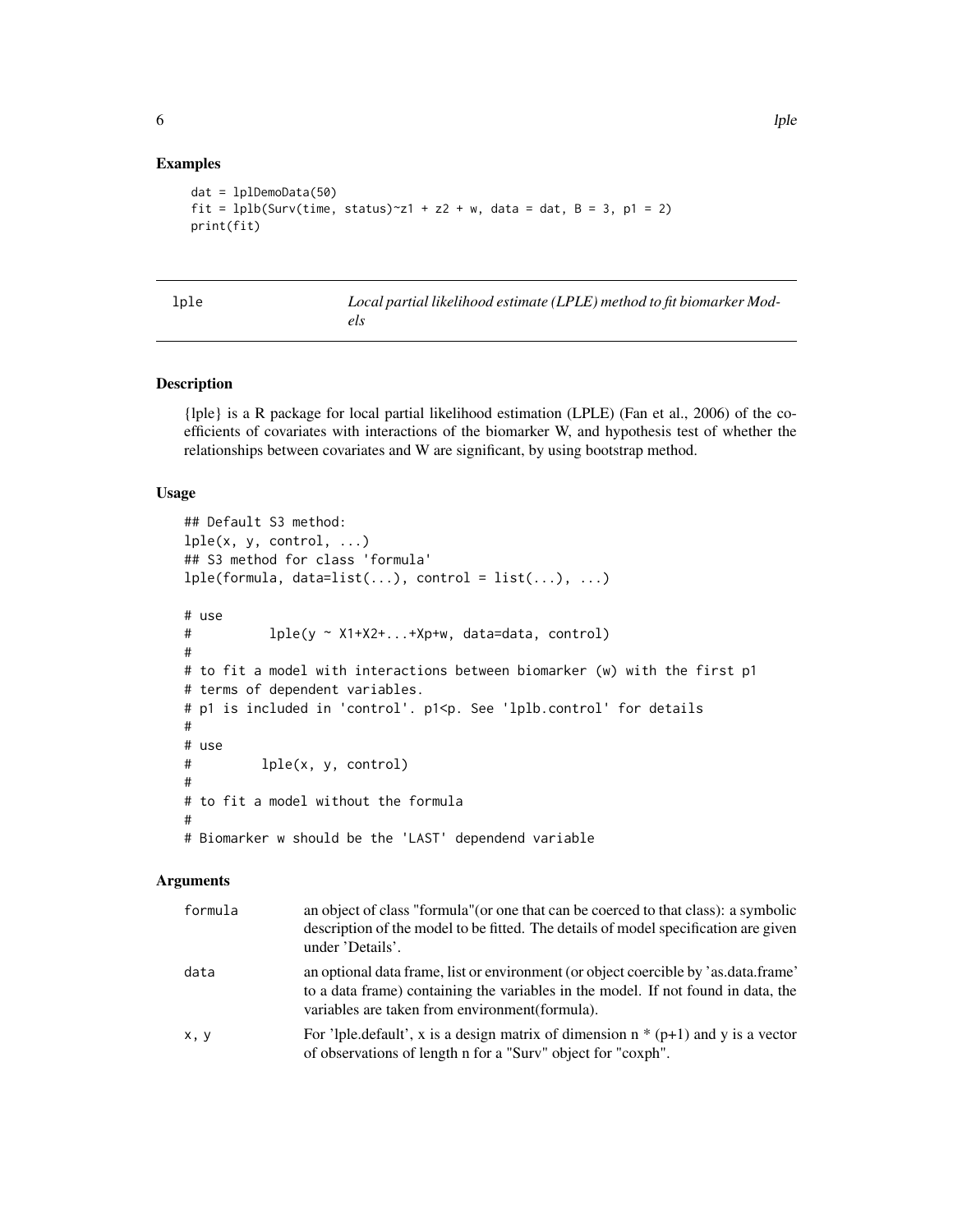<span id="page-6-0"></span>

| control                 | a list of parameters for controlling the fitting process. See 'lplb.control' for<br>details     |
|-------------------------|-------------------------------------------------------------------------------------------------|
| $\cdot$ $\cdot$ $\cdot$ | additional arguments to be passed to the low level regression fitting functions<br>(see below). |

#### Details

Here 'w' is a Biomarker variable. This variable is required and shall be the last dependent variable in the formula.

'x.cdf' is a function that maps biomarker values to interval (0, 1) using its empirical cumulative distribution function.

#### Value

lple returns an object of class inheriting from "lple" which inherits from the class 'coxph'. See later in this section.

The function "print" (i.e., "print.lple") can be used to obtain or print a summary of the results.

An object of class "lple" is a list containing at least the following components:

| beta_w | a matrix of $m * p1$ , the estimated coefficients at each of the m estimated points,<br>for the first p1 dependent variables with interactions of the biomarker w |
|--------|-------------------------------------------------------------------------------------------------------------------------------------------------------------------|
| 01     | the test statistic of the data                                                                                                                                    |
| mTstar | a vector of the test statistics from B times' bootstrap                                                                                                           |
| pvalue | the p-value of the hypothesis that beta_w is a constant                                                                                                           |

#### Note

This package was build on code developed by Yicong Liu for simple treatment-biomaker interaction model.

#### Author(s)

Siwei Zhang and Bingshu E. Chen (bingshu.chen@queensu.ca)

#### References

Zhang, S., Jiang, W. and Chen, B. E. (2016). Estimate and test of multivariate covariates and biomarker interactions for survival data based on local partial likelihood. Manuscript in preparation.

#### See Also

[coxph](#page-0-0), [lpl.control](#page-2-1) [print.lple](#page-10-1) [plot.lple](#page-7-1)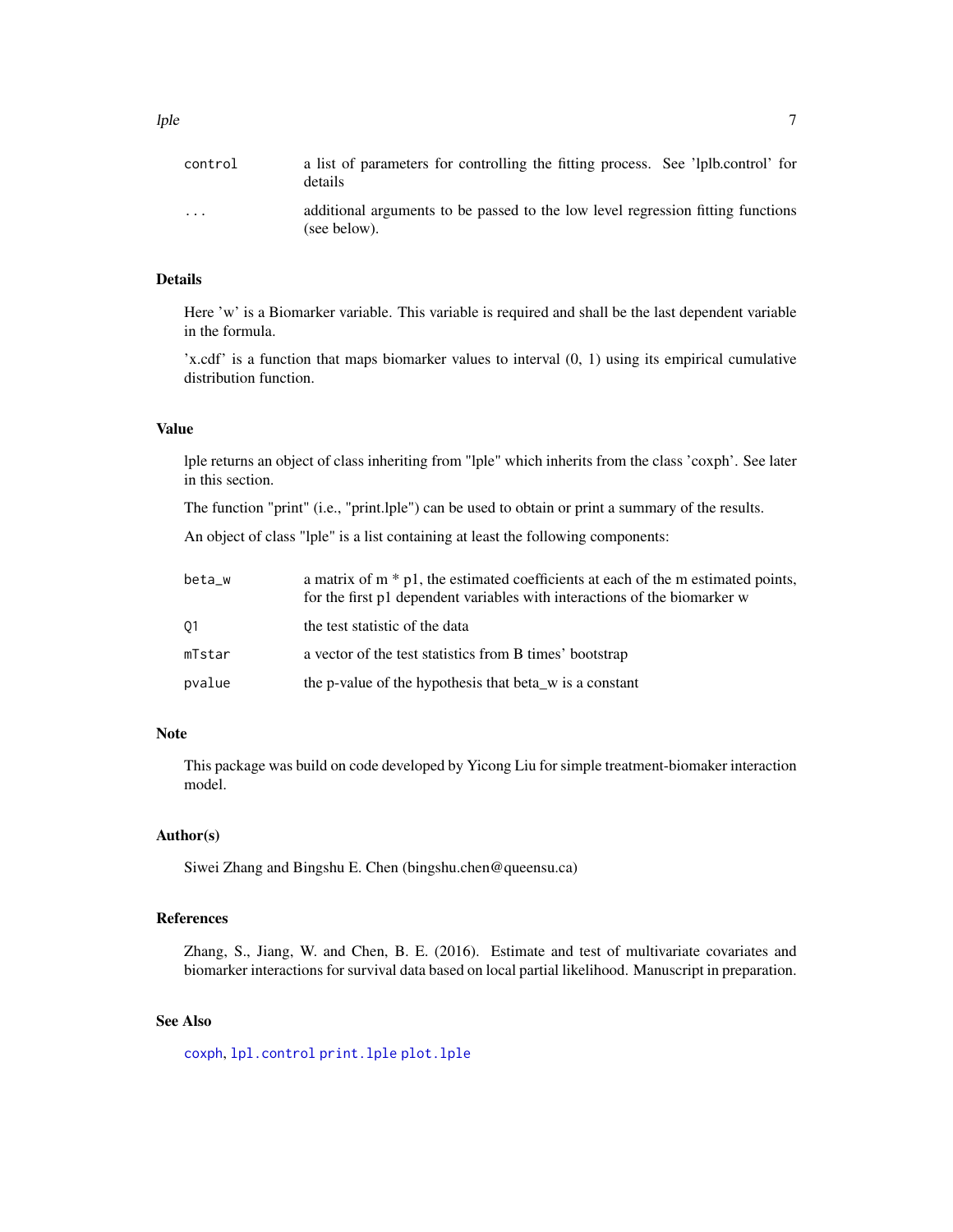#### Examples

```
dat = lplDemoData(50)
fit = lple(Surv(time, status)^z1 + w, data = dat, pl = 1)print(fit)
predict(fit)
survfit(fit, se.fit = FALSE)
```
<span id="page-7-1"></span>

plot.lple *The Plot Function of lple*

#### Description

Draw a series of plots of beta\_w vs. w\_est for each dependent variable with interactions with the biomarker w. See also: [lple](#page-5-1), [lpl.control](#page-2-1)

#### Usage

## S3 method for class 'lple'  $plot(x, ..., scale = c('original', 'transformed'))$ 

#### Arguments

| x         | a lple class returned from lple fit.                                                                                                                                                                                                   |
|-----------|----------------------------------------------------------------------------------------------------------------------------------------------------------------------------------------------------------------------------------------|
| scale     | choose the scale of biomarker variable, 'original' or 'o' for the original biomarker<br>scale. 'transformed' or 't' for transformed scale that mapps biomarker to interval<br>$(0, 1)$ . The default is to plot in the original scale. |
| $\ddotsc$ | other options used in $plot()$ .                                                                                                                                                                                                       |

#### Details

plot.lple is called to plot the relationships between beta\_w and w\_est for each dependent variable with interactions with the biomarker w, from the [lple](#page-5-1) fit model.

The number of interaction terms can be set in  $1pl$ .control.

The default method, print.default has its own help page. Use methods("print") to get all the methods for the print generic.

#### Value

No return value, called for plot model fit

#### Author(s)

Bingshu E. Chen and Siwei Zhang

#### See Also

[lplb](#page-3-1), [lple](#page-5-1), [lpl.control](#page-2-1), [print.lple](#page-10-1)

<span id="page-7-0"></span>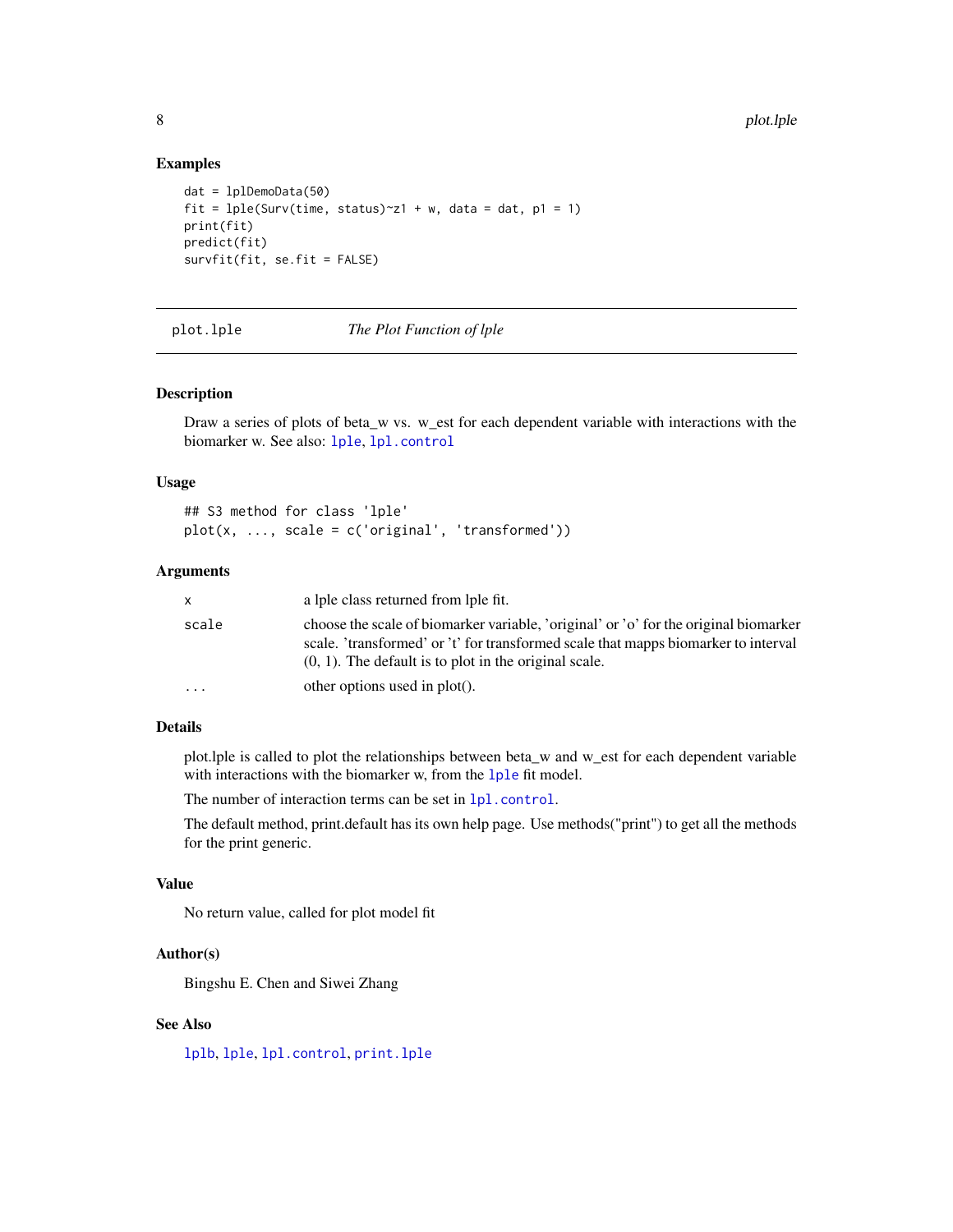#### <span id="page-8-0"></span>predict.lple 9

#### Examples

```
dat = lplDemoData(50)
fit = lple(Surv(time, status)^z1 + w, data = dat, pl = 1)plot(fit)
```
predict.lple *predict a lple object*

#### Description

Compute fitted values and prediction error for a model fitted by lple

#### Usage

```
## S3 method for class 'lple'
## S3 method for class 'lple'
predict(object, newdata, newy=NULL, ...)
## S3 method for class 'lple'
residuals(object, type=c("martingale", "deviance"), ...)
```
#### Arguments

| object    | a model object from the lple fit                                                                                       |
|-----------|------------------------------------------------------------------------------------------------------------------------|
| newdata   | optional new data at which to do predictions. If absent, predictions are for the<br>dataframe used in the original fit |
| newy      | optional new response data. Default is NULL                                                                            |
| type      | type of residuals, the default is a martingale residual                                                                |
| $\ddotsc$ | additional arguments affecting the predictions produced                                                                |
|           |                                                                                                                        |

#### Details

predict.lple is called to predict object from the lple model [lple](#page-5-1).

The default method, predict has its own help page. Use methods("predict") to get all the methods for the predict generic.

#### Value

predict.lple returns a list of predicted values, prediction error and residuals.

| lp   | linear predictor of beta(w)*Z, where beta(w) is the fitted regression coefficient<br>and Z is covariance matrix. |
|------|------------------------------------------------------------------------------------------------------------------|
| risk | risk score, exp(lp). When new y is provided, both lp and risk will be ordered by<br>survival time of the new y.  |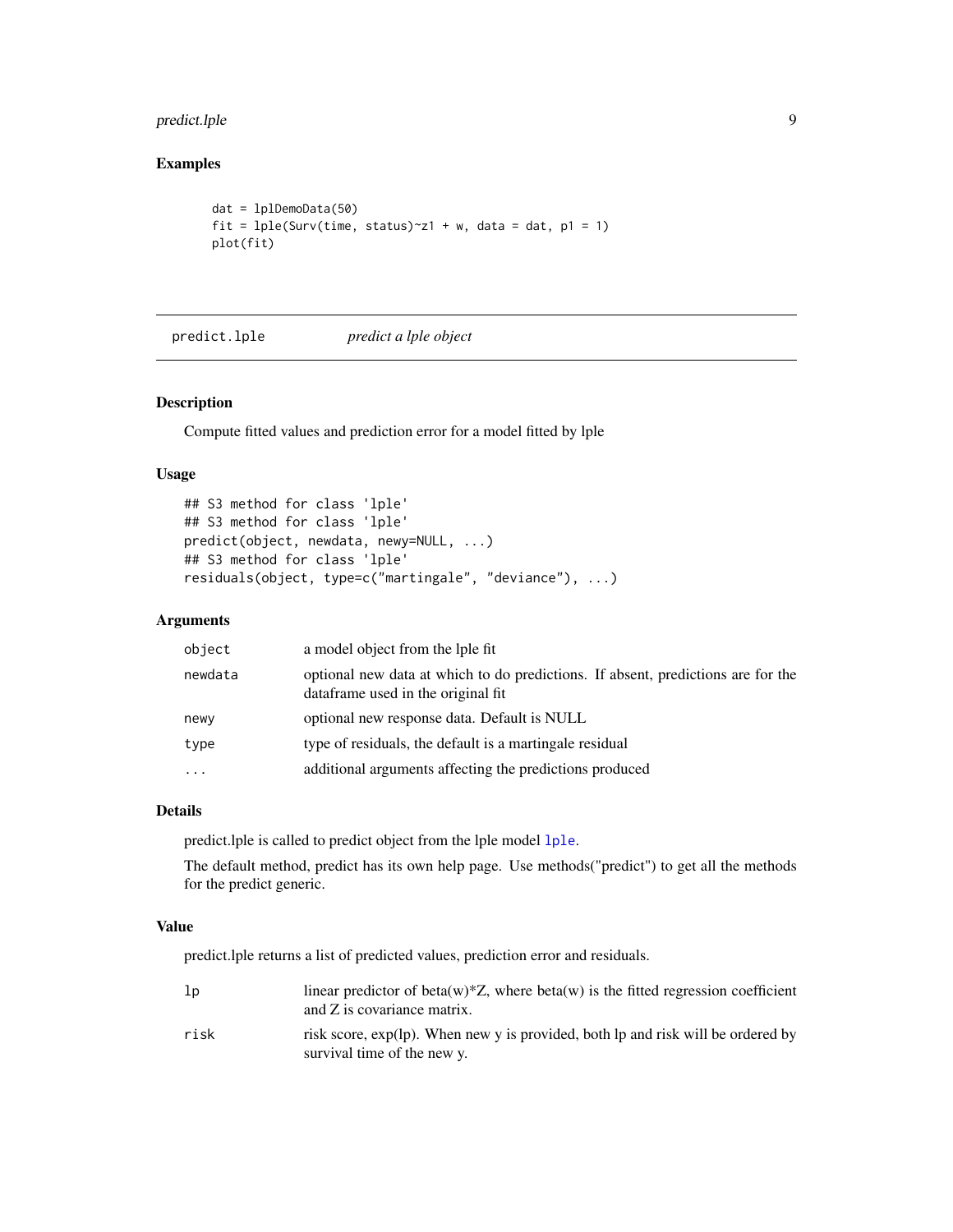<span id="page-9-0"></span>

| residuals | martingale residuals of the prediction, if available.                                     |
|-----------|-------------------------------------------------------------------------------------------|
| pe.mres   | prediction error based on martingale residual, if both new data and new y is<br>provided. |
| cumhaz    | cumulative hzard function.                                                                |
| time      | time for cumulative hazard function. Time from new y will be used is provided             |

#### Author(s)

Bingshu E. Chen

#### See Also

The default method for [predict](#page-0-0) predict, For the Cox model prediction: [predict.coxph](#page-0-0). #[survfit.lple](#page-11-1)

print.lplb *print a lplb object*

#### Description

print are used to provide a short summary of lplb outputs.

#### Usage

```
## S3 method for class 'lplb'
print(x, \ldots)
```
#### Arguments

| x                       | a lplb class returned from lplb fit |
|-------------------------|-------------------------------------|
| $\cdot$ $\cdot$ $\cdot$ | other options used in $print()$     |

#### Details

print.lplb is called to print object or summary of object from the lplb model [lplb](#page-3-1).

The default method, print.default has its own help page. Use methods("print") to get all the methods for the print generic.

#### Value

No return value, called for printing model fit

#### Author(s)

Siwei Zhand and Bingshu E. Chen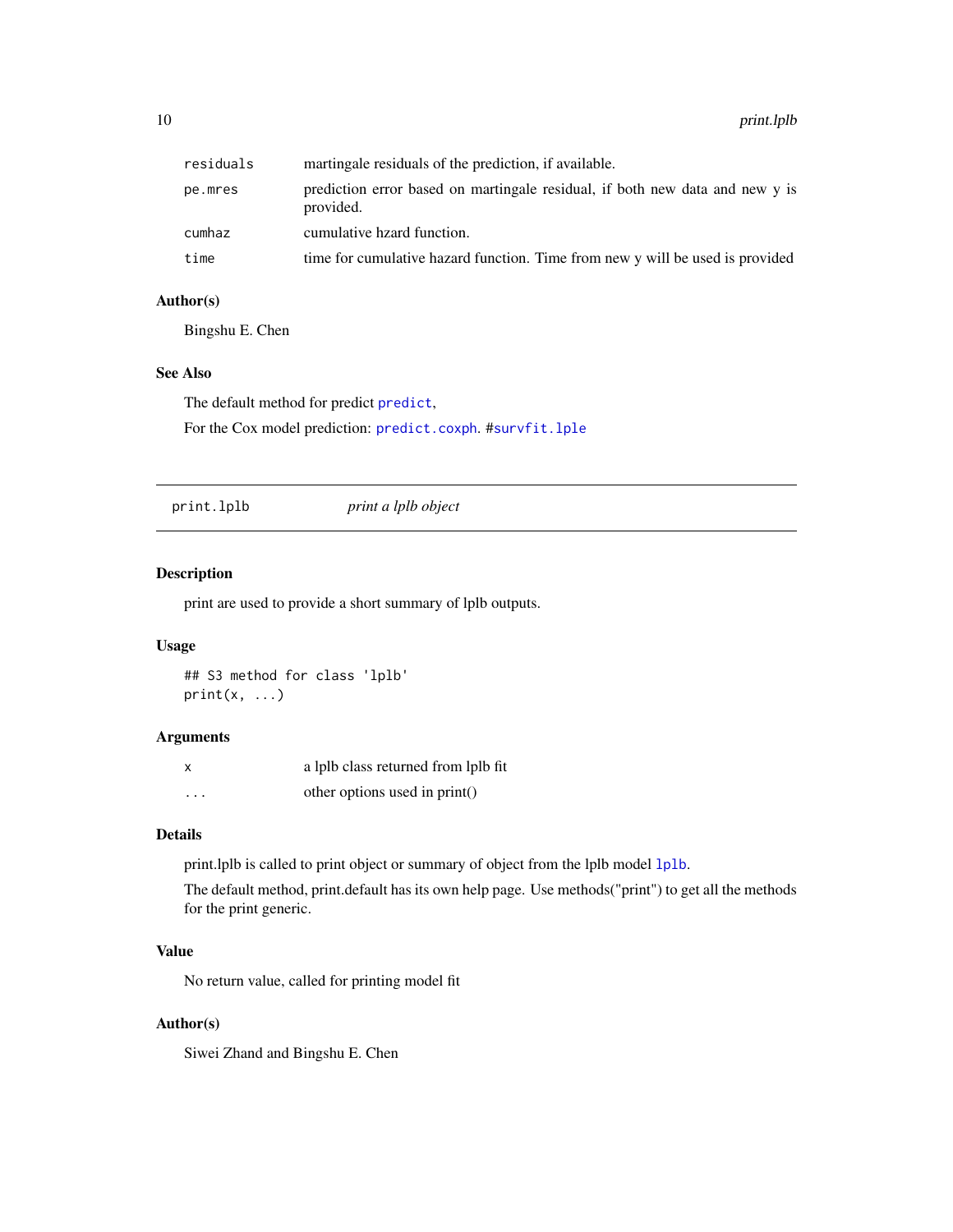#### <span id="page-10-0"></span>print.lple that the contract of the contract of the contract of the contract of the contract of the contract of the contract of the contract of the contract of the contract of the contract of the contract of the contract o

#### See Also

The default method for print [print.default](#page-0-0), [lplb](#page-3-1)

#### Examples

# # See examples in lplb and lple #

<span id="page-10-1"></span>print.lple *print a lple object*

#### Description

print are used to provide a short summary of lple outputs.

#### Usage

## S3 method for class 'lple'  $print(x, \ldots)$ 

#### Arguments

| X        | the results of a lple fit     |
|----------|-------------------------------|
| $\cdots$ | other options used in print() |

#### Details

print.lple is called to print object or summary of object from the lple model [lple](#page-5-1).

The default method, print.default has its own help page. Use methods("print") to get all the methods for the print generic.

#### Value

No return value, called for printing model fit

#### Author(s)

Siwei Zhand and Bingshu E. Chen

#### See Also

The default method for print [print.default](#page-0-0), [lple](#page-5-1)

#### Examples

```
#
# see example in lple
#
```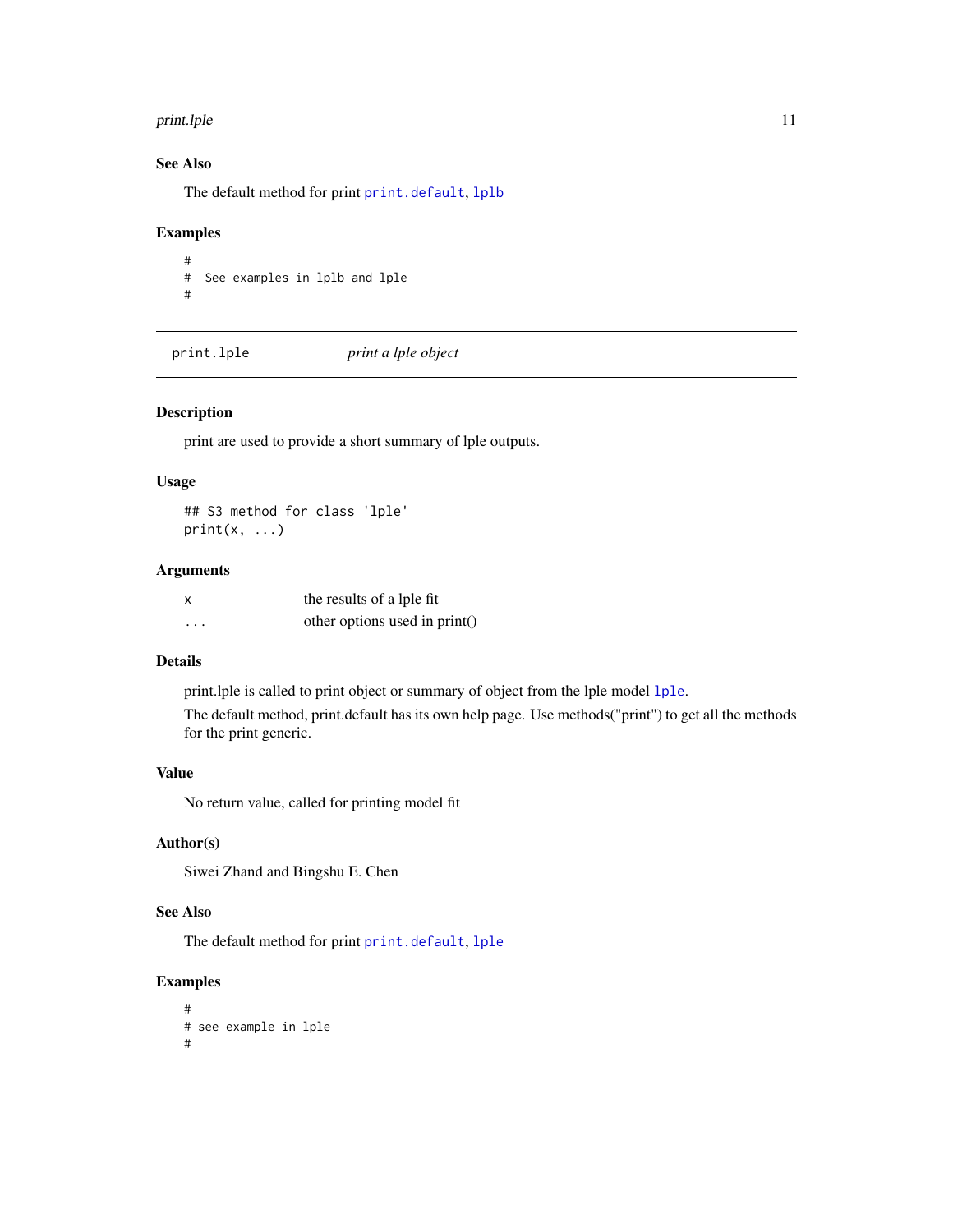<span id="page-11-1"></span><span id="page-11-0"></span>

#### Description

Computes the predicted survival function for a model fitted by (lple).

#### Usage

```
## S3 method for class 'lple'
## S3 method for class 'lple'
survfit(formula, se.fit=TRUE, conf.int=.95, ...)
```
#### Arguments

| formula  | a fitted model from (lple) fit                                                           |
|----------|------------------------------------------------------------------------------------------|
| se.fit   | a logical value indicating whether standard errors shall be computed. Default is<br>TRUE |
| conf.int | The level for a two-sided confidence interval on the survival curve. Default is<br>0.95  |
| $\ddots$ | other arguments to the specific method                                                   |

#### Details

survfit.lple is called to compuate baseline survival function from the lple model [lple](#page-5-1).

The default method, survfit has its own help page. Use methods("survfit") to get all the methods for the survfit generic.

#### Value

survfit.lple returns a list of predicted baseline survival function, cumulative hazard function and residuals.

| surv      | Predicted baseline survival function when beta(w) = 0.                   |
|-----------|--------------------------------------------------------------------------|
| cumhaz    | Baseline cumulative hazard function, -log(surv).                         |
| hazard    | Baseline hazard function.                                                |
| varhaz    | Variance of the baseline hazard.                                         |
| residuals | Martingale residuals of the (lple) model.                                |
| std.err   | Standard error for the cumulative hazard function, if se, $fit = TRUE$ . |
|           |                                                                          |

See [survfit](#page-0-0) for more detail about other output values such as upper, lower, conf.type. Confidence interval is based on log-transformation of survival function.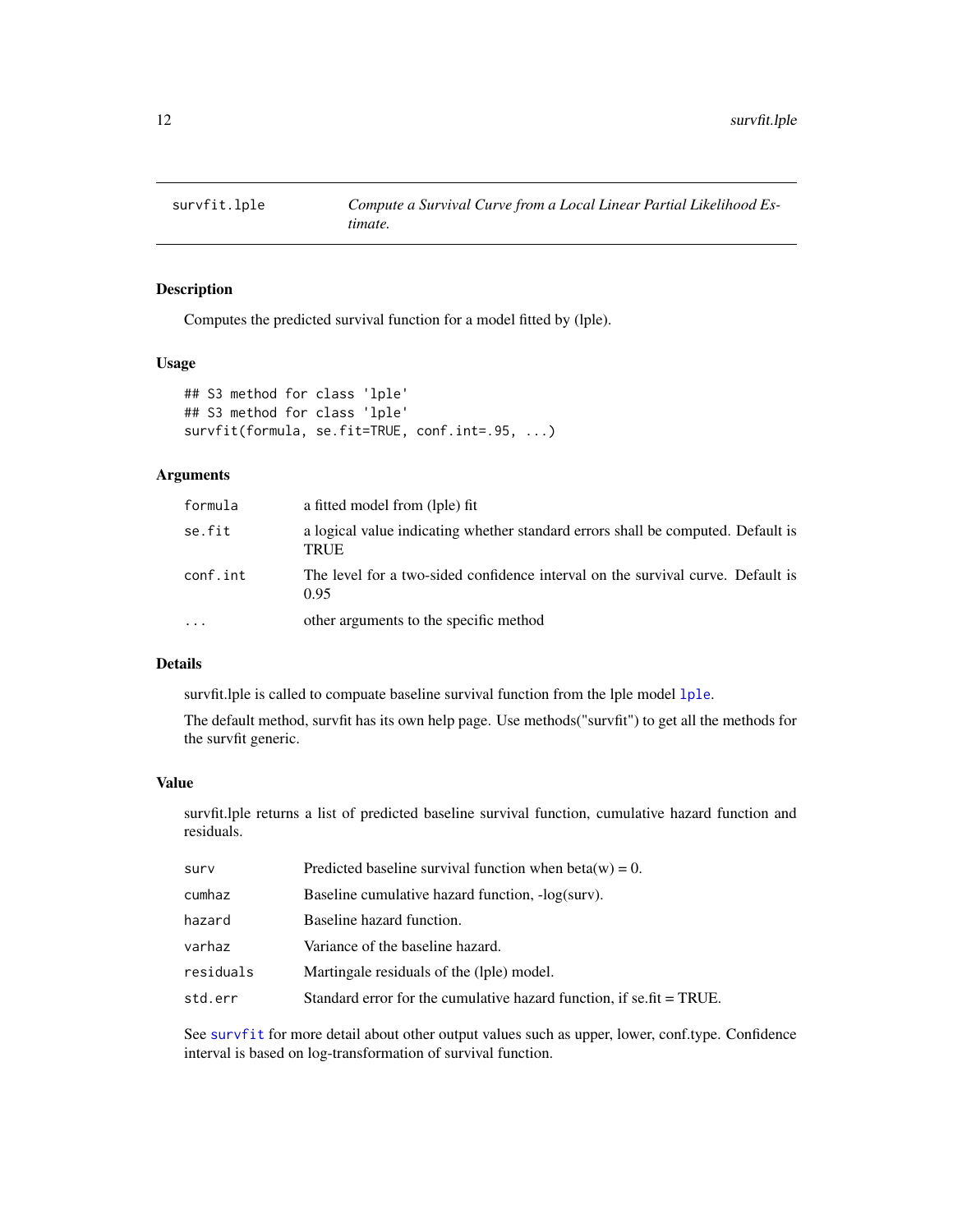#### <span id="page-12-0"></span>survfit.lple 13

#### Author(s)

Bingshu E. Chen

#### See Also

The default method for survfit [survfit](#page-0-0), #[survfit.lple](#page-11-1)

### Examples

```
#
# See example in lple
#
```